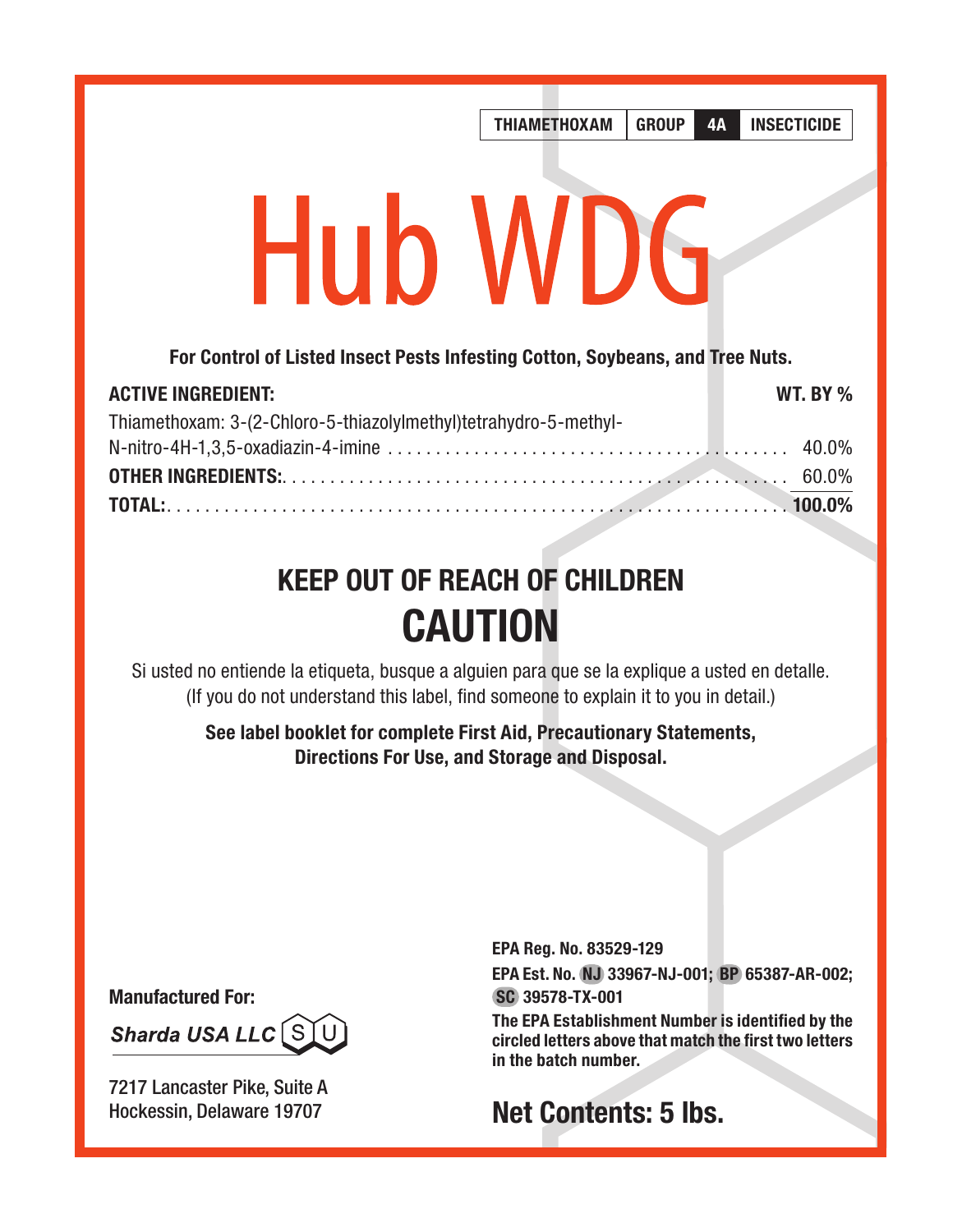| <b>FIRST AID</b>                                                                                   |                                                                                                                                                                                                                                                                                          |  |  |  |
|----------------------------------------------------------------------------------------------------|------------------------------------------------------------------------------------------------------------------------------------------------------------------------------------------------------------------------------------------------------------------------------------------|--|--|--|
| IF ON SKIN OR<br><b>CLOTHING:</b>                                                                  | • Take off contaminated clothing.<br>• Rinse skin immediately with plenty of water for 15-20 minutes.<br>. Call a poison control center or doctor for treatment advice.                                                                                                                  |  |  |  |
| IF SWALLOWED:                                                                                      | . Call a poison control center or doctor immediately for treatment advice.<br>• Have person sip a glass of water if able to swallow.<br>• Do not induce vomiting unless told to do so by a poison control center or doctor.<br>. Do not give anything by mouth to an unconscious person. |  |  |  |
| IF IN EYES:                                                                                        | . Hold eye open and rinse slowly and gently with water for 15-20 minutes.<br>• Remove contact lenses, if present, after the first 5 minutes, then continue rinsing eve.<br>• Call a poison control center or doctor for treatment advice.                                                |  |  |  |
| IF INHALED:                                                                                        | • Move person to fresh air.<br>• If person is not breathing, call 911 or ambulance, then give artificial respiration, preferably by mouth-to-mouth, if possible.<br>• Call a poison control center or doctor for treatment advice.                                                       |  |  |  |
| <b>NOTE TO PHYSICIAN</b>                                                                           |                                                                                                                                                                                                                                                                                          |  |  |  |
| There is no specific antidote if ingested. Induce emesis or lavage stomach. Treat symptomatically. |                                                                                                                                                                                                                                                                                          |  |  |  |

#### HOTLINE NUMBER

Have the product container or label with you when calling a poison control center or doctor or going for treatment. For emergency information concerning this product, call your poison control center at 1-800-222-1222.

# PRECAUTIONARY STATEMENTS

#### HAZARDS TO HUMANS AND DOMESTIC ANIMALS

#### CAUTION

Harmful if absorbed through skin, swallowed, or inhaled. Causes moderate eye irritation. Wear protective eyewear (goggles, face shield, safety glasses). Avoid contact with eyes, skin, or clothing. Avoid breathing dust or spray mist.

#### PERSONAL PROTECTIVE EQUIPMENT (PPE)

### Applicators and other handlers must wear:

- Long-sleeved shirt and long pants
- Chemical-resistant gloves made of barrier laminate, butyl rubber ≥14 mils, nitrile rubber ≥14 mils, neoprene rubber ≥14 mils, polyvinyl chloride (PVC) ≥14 mils, or Viton® ≥14 mils
- Shoes plus socks
- Protective eyewear

Follow manufacturer's instructions for cleaning/maintaining PPE. If no such instructions for washables exist, use detergent and hot water. Keep and wash PPE separately from other laundry.

#### ENGINEERING CONTROLS STATEMENT

When handlers use closed systems, enclosed cabs, or aircraft in a manner that meets the requirements listed in the Worker Protection Standard (WPS) for agricultural pesticides [40 CFR 170.240(d)(4-6)], the handler PPE requirements may be reduced or modified as specified in the WPS.

#### USER SAFETY RECOMMENDATIONS

Users should:<br>• Wash hands before eating, drinking, chewing gum, using tobacco, or using the toilet.

- 
- Remove clothing/PPE immediately if pesticide gets inside. Then wash thoroughly and put on clean clothing.<br>● Remove PPE immediately after handling this product. Wash the outside of gloves before removing. As soon as poss and change into clean clothing.

#### ENVIRONMENTAL HAZARDS

This pesticide is toxic to wildlife and highly toxic to aquatic invertebrates. This pesticide is highly toxic to bees exposed to direct treatment on blooming crops/plants or weeds. Do not apply this product or allow it to drift to blooming crops/plants or weeds while bees are foraging in/or adjacent to the treatment area.<br>Do not apply directly to water, or to areas where surface water is present, or to intertidal areas below the mean high water mark. Drift or

runoff from treated areas may be hazardous to aquatic organisms in neighboring areas. Do not contaminate water when cleaning equip-<br>ment or disposing of equipment wash waters.

#### Groundwater Advisory

Thiamethoxam has properties and characteristics associated with chemicals detected in groundwater. This chemical may leach into the groundwater if used in areas where soils are permeable, particularly where the water table is shallow.

#### Surface Water Advisory

 $\overline{2}$ This product may impact surface water quality due to spray drift and runoff of rain water. This is especially true for poorly draining soils and soils with shallow groundwater. This product is classified as having high potential for reaching surface water via runoff for several months after application. A level, well-maintained vegetative buffer strip between areas to which this product is applied and surface water features such as ponds, streams, and springs will reduce the potential loading of thiamethoxam water from runoff water and sediment. Runoff of this product will be reduced by avoiding applications when rainfall is forecast to occur within 48 hours.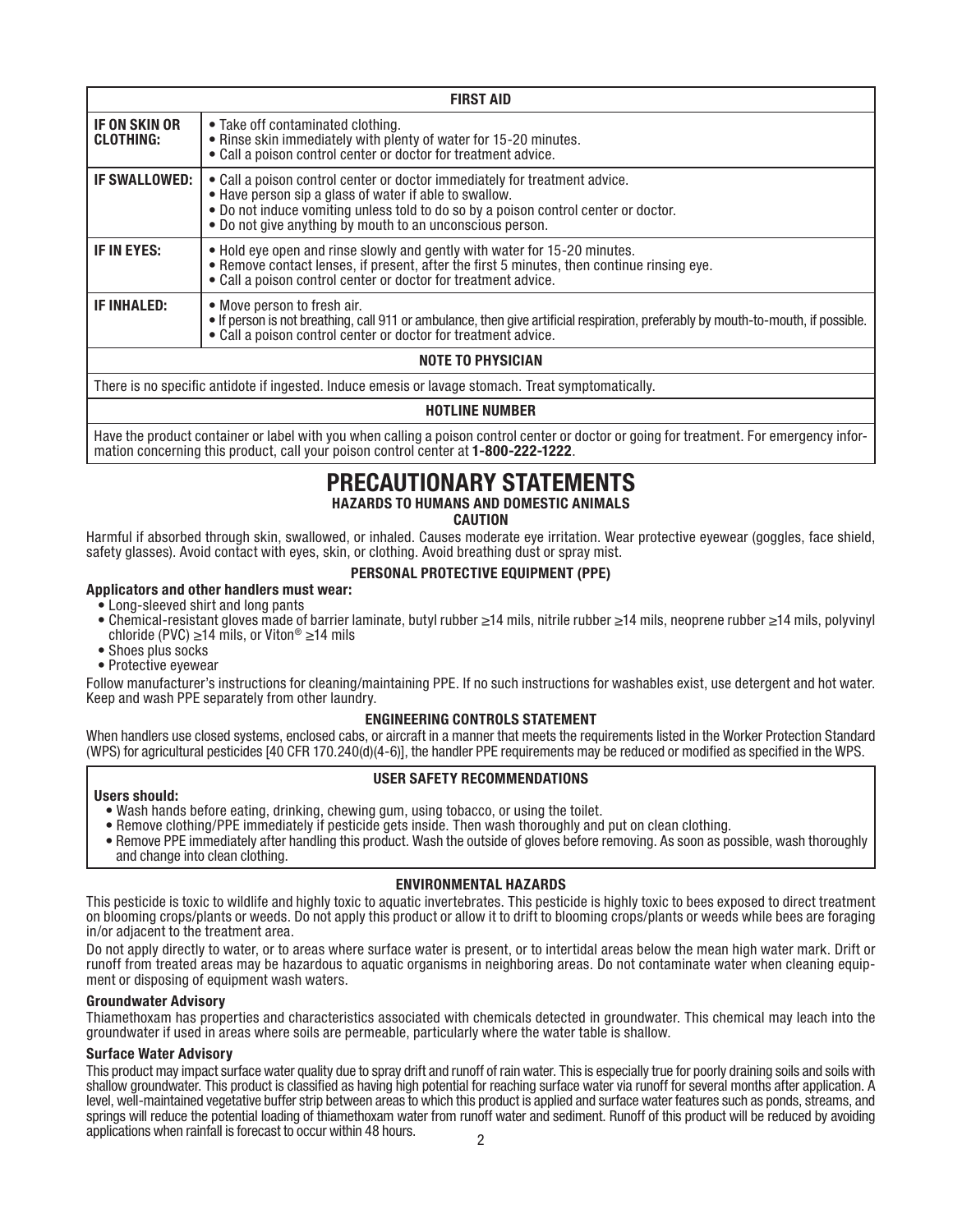## PROTECTION OF POLLINATORS



#### APPLICATION RESTRICTIONS EXIST FOR THIS PRODUCT BECAUSE OF RISK TO BEES AND OTHER INSECT POLLINA-TORS. FOLLOW APPLICATION RESTRICTIONS FOUND IN THE DIRECTIONS FOR USE TO PROTECT POLLINATORS.

Look for the bee hazard icon  $\sqrt{N}$  in the Directions for Use for each application site for specific use restrictions and instructions to protect bees and other insect pollinators.

## This product can kill bees and other insect pollinators.

Bees and other insect pollinators will forage on plants when they flower, shed pollen, or produce nectar.

- Bees and other insect pollinators can be exposed to this pesticide from:<br>• Direct contact during foliar applications, or contact with residues on plant surfaces after foliar applications.
- . In logistion of residues in nectar and pollen when the pesticide is applied as a seed treatment, soil, tree injection, as well as foliar applications.

When Using This Product Take Steps To:

- Minimize exposure of this product to bees and other insect pollinators when they are foraging on pollinator attractive plants around the application site.
- Minimize drift of this product on to beehives or to off-site pollinator attractive habitat. Drift of this product onto beehives or offsite to pollinator attractive habitat can result in bee kills.

Information on protecting bees and other insect pollinators may be found at the Pesticide Environmental Stewardship website at: http://pesticidestewardship.org/PollinatorProtection/Pages/default.aspx

Pesticide incidents (for example, bee kills) must immediately be reported to the State/Tribal lead agency. For contact information for your State, go to: www.aapco.org/officials.html. Pesticide incidents must also be reported to the National Pesticide Information Center at: www.npic.orst.edu or directly to EPA at: beekill@epa.gov

### PHYSICAL OR CHEMICAL HAZARDS

Do not use, pour, spill, or store near heat or open flame.

# DIRECTIONS FOR USE

It is a violation of Federal law to use this product in any manner inconsistent with its labeling.

See individual crops for specific pollinator protection application restrictions. If none exist under the specific crop, for foliar applications, follow these application directions for crops that are contracted to have pollinator services for food/feed crops and commercially grown ornamentals that are attractive to pollinators.

#### 1. FOR CROPS UNDER CONTRACTED POLLINATION SERVICES



Do not apply this product while bees are foraging. Do not apply this product until flowering is complete and all petals have fallen unless the following condition has been met:

• If an application must be made when managed bees are at the treatment site, the beekeeper providing the pollination services must be notified no less than 48-hours prior to the time of the planned application so that the bees can be removed, covered or otherwise protected prior to spraying.

#### 2. FOR FOOD/FEED CROPS AND COMMERCIALLY GROWN ORNAMENTALS NOT UNDER CONTRACT FOR POLLINATION SERVICES BUT ARE ATTRACTIVE TO POLLINATORS



Do not apply this product while bees are foraging. Do not apply this product until flowering is complete and all petals have fallen unless one of the following conditions is met:

- The application is made to the target site after sunset.
- The application is made to the target site when temperatures are below 55˚F.
- The application is made in accordance with a government-initiated public health response.
- The application is made in accordance with an active state-administered apiary registry program where bee- keepers are notified no less than 48-hours prior to the time of the planned application so that the bees can be removed, covered or otherwise protected prior to spraying.
- The application is made due to an imminent threat of significant crop loss, and a documented determination consistent with an IPM plan or predetermined economic threshold is met. Every effort must be made to notify beekeepers no less than 48-hours prior to the time of the planned application so that the bees can be removed, covered or otherwise protected prior to spraying.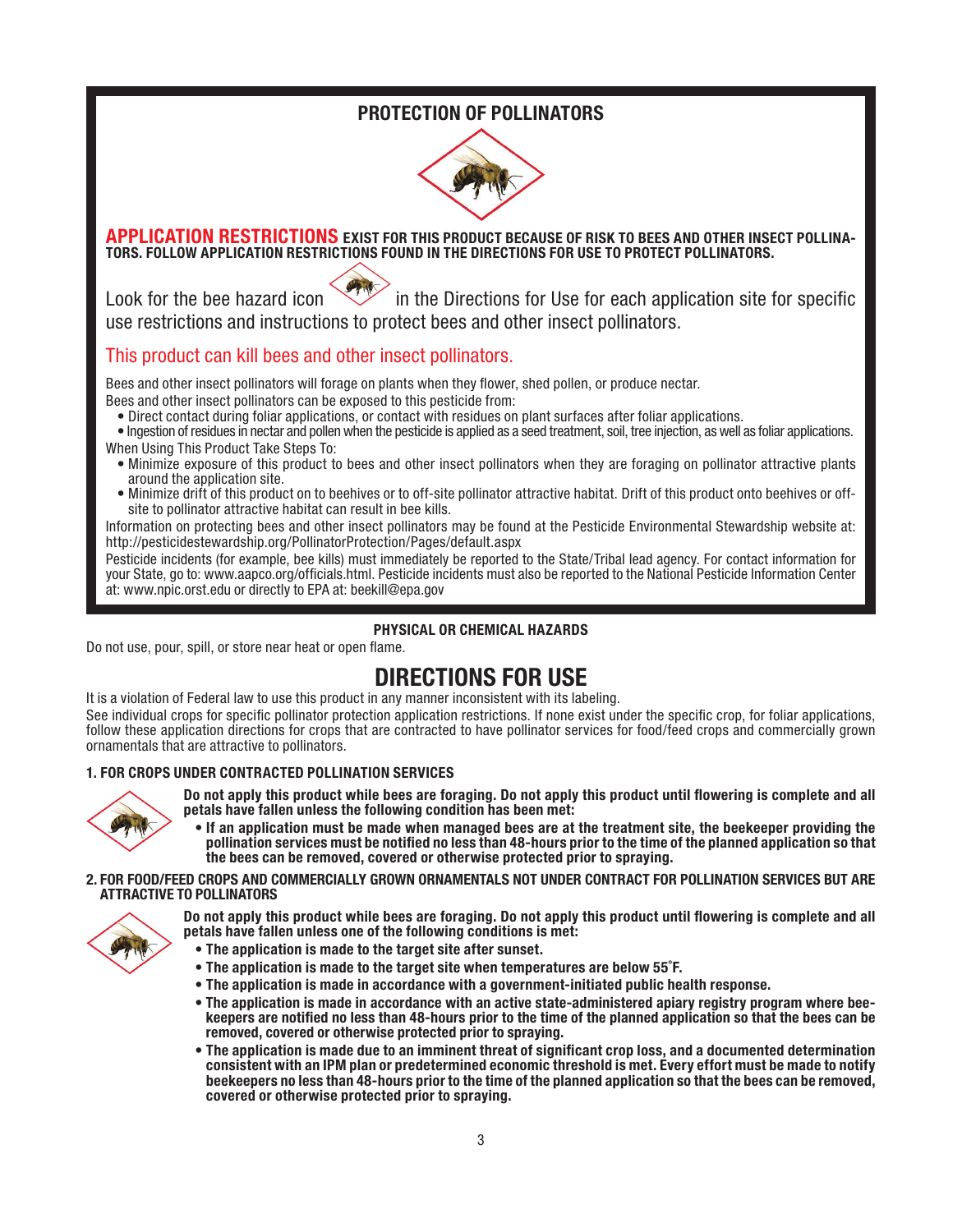This product can only be used in accordance with the Directions for Use on this label. Do not apply this product in a way that will contact workers or other persons, either directly or through drift. Only protected handlers may be in the area during application. For any requirements specific to your State or Tribe, consult the agency responsible for pesticide regulations.

#### AGRICULTURAL USE REQUIREMENTS

Use this product only in accordance with its labeling and with the Worker Protection Standard, 40 CFR Part 170. This Standard contains requirements for the protection of agricultural workers on farms, forests, nurseries, and greenhouses, and handlers of agricultural pesticides. It contains requirements for training, decontamination, notification, and emergency assistance. It also contains specific instructions and exceptions pertaining to the statements on this label about personal protective equipment (PPE) and restricted-entry interval. The requirements in this box only apply to uses of this product that are covered by the Worker Protection Standard.

#### Do not enter or allow worker entry into treated areas during the restricted-entry interval (REI) of 12 hours.

PPE required for early entry to treated areas that is permitted under the Worker Protection Standard and that involves contact with anything that has been treated, such as plants, soil, or water, is:

- Coveralls
- Chemical-resistant gloves made of barrier laminate, butyl rubber ≥14 mils, nitrile rubber ≥14 mils, neoprene rubber ≥14 mils, polyvinyl chloride (PVC) ≥14 mils, or Viton® ≥14 mils
- Shoes plus socks
- Protective eyewear

#### PRODUCT INFORMATION

Hub WDG is a selective insecticide used to control the listed sucking and chewing insects through contact and ingestion on cotton, soybeans, and tree nuts.

- Make application of **Hub WDG** when insect pest populations begin to build, but before populations reach economically damaging levels. Economic thresholds for pests controlled by Hub WDG may be available from your local agricultural authorities.
- This products use is compatible with integrated pest management programs. However, Hub WDG is highly toxic to bees exposed to direct treatment on blooming crops or weeds.
- Hub WDG is rapidly taken up into foliage after application. However, thorough spray coverage is essential for optimal performance. Make<br>application of Hub WDG in sufficient water to ensure good coverage. See specific app dry) or where a dense plant canopy exists. The use of a spray adjuvant may improve spray coverage but is not required.
- Hub WDG is rainfast once the spray solution has dried on treated plants.
- Hub WDG has a wide margin of plant safety when used in accordance with this label.

#### Use Restrictions

- Do not use Hub WDG in nurseries, greenhouses, plant propagation houses, or on any plants grown for use as transplants.
- Do not apply this product, by any application method, to linden, basswood, or other *Tilia* species in the State of Oregon.
- Do not apply this product or allow it to drift onto blooming plants if bees are foraging in the treated area.
- New York State:
	- This product is classified as restricted use.
	- Not for Sale, Sale Into, Distribution and/or Use in Nassau and Suffolk Counties.
	- Do not exceed a total of 0.188 lb. a.i. of thiamethoxam-containing products per acre per growing season.

#### RESISTANCE MANAGEMENT

For resistance management. Hub WDG contains Thiamethoxam and is classified in the neonicotinoids chemical class as a Group 4A insecticide. nicotinic acetylcholine receptor (nAChR) competitive modulators.

Any insect population may contain individuals naturally resistant to Hub WDG and other Group 4A insecticides. The resistant individuals may dominate the insect population if this group of insecticides are used repeatedly in the same fields. Appropriate resistance-management strategies must be followed.

To delay insecticide resistance, take the following steps:

- Rotate the use of Hub WDG or other Group 4A insecticides within a growing season, or among growing seasons, with different groups that control the same pests.
- Use tank mixtures with insecticides from a different group that are equally effective on the target pest when such use is permitted. Do not rely on the same mixture repeatedly for the same pest population. Consider any k pests between the individual components of a mixture.
- In addition, consider the following recommendations provided by the Insecticide Resistance Action Committee (IRAC):
- Individual insecticides selected for use in mixtures must be highly effective and be applied at the rates at which they are individually registered for use against the target species.
- Mixtures with components having the same IRAC mode of action classification are not recommended for insect resistance management.
- When using mixtures, consider any known cross-resistance issues between the individual components for the targeted pest(s).
- Mixtures become less effective if resistance is already developing to one or both active ingredients, but they may still provide pest management benefits.
- The insect resistance management benefits of an insecticide mixture are greatest if the two components have similar periods of residual insecticidal activity. Mixtures of insecticides with unequal periods of residual insecticide activity may offer an insect resistance management benefit only for the period where both insecticides are active.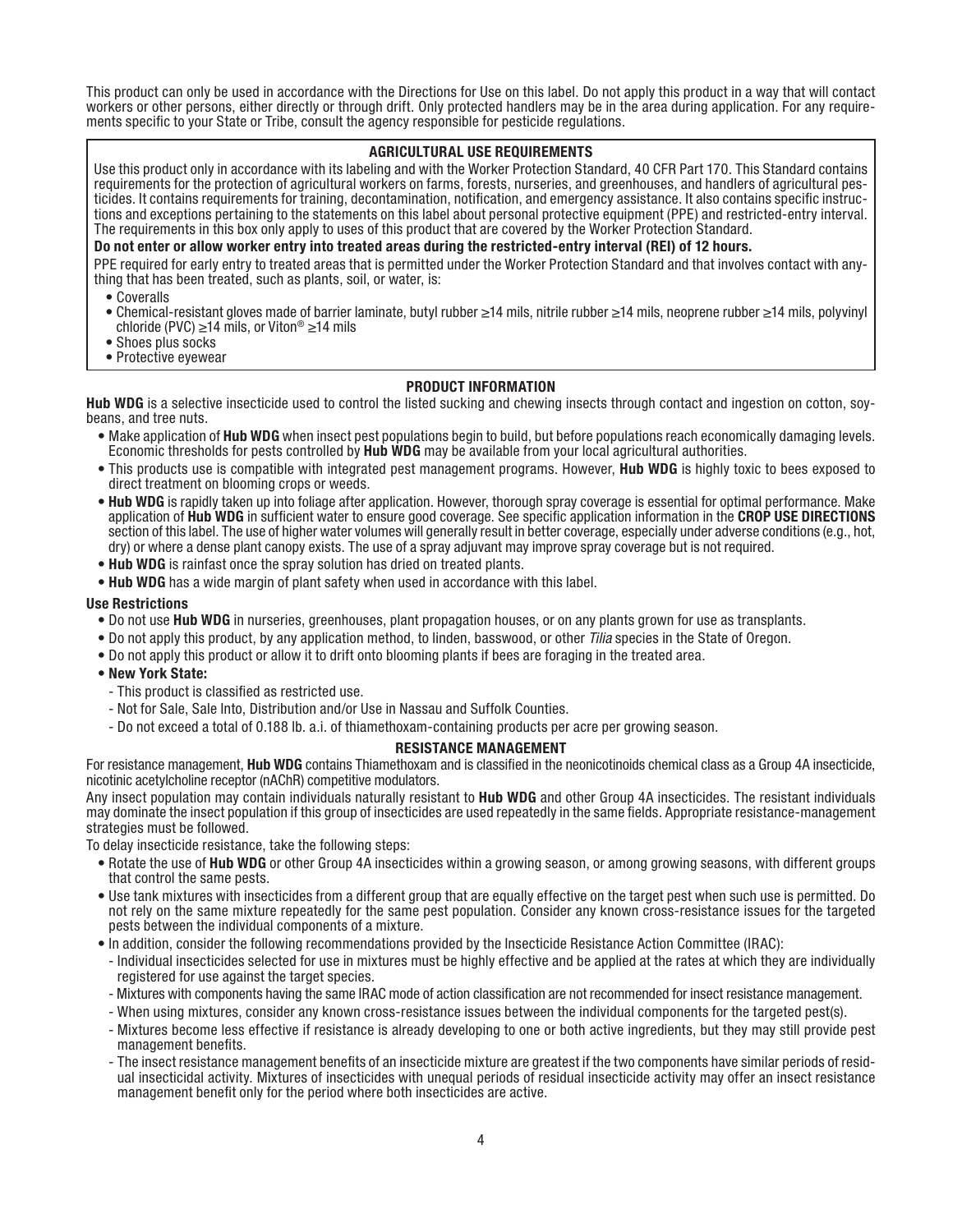- Adopt an integrated pest management program for insecticide/acaricides use that includes scouting, uses historical information related to pesticide use, crop rotation, record keeping, and which considers cultural, biological and other chemical control practices.
- Monitor after application for unexpected target pest survival. If the level of survival suggests the presence of resistance, consult with your local university specialist or certified pest control advisor.
- Contact your local extension specialist or certified crop advisors for any additional pesticide resistance-management and/or IPM recommendations for the specific site and pest problems in your area.
- For further information or to report suspected resistance, contact Sharda USA LLC or representative.

#### MANDATORY SPRAY DRIFT MANAGEMENT

#### Aerial Applications:

- Do not release spray at a height greater than 10 ft. above the ground or vegetative canopy, unless a greater application height is necessary for pilot safety.
- Applicators are required to use a Medium or coarser droplet size (ASABE S572.1).
- Do not apply when wind speeds exceed 15 mph at the application site. If wind speed is greater than 10 mph, the boom length must be 65% or less of the wingspan for fixed wing aircraft and 75% or less of the rotor diameter for helicopters. Otherwise, the boom length must be 75% or less of wingspan for fixed-wing aircraft and 90% or less of the rotor diameter for helicopters. For aerial applicators, if the windspeed is 10 miles per hour or less, applicators must use 1/2 swath displacement upwind at the downwind edge of the field. When the windspeed is between 11 - 15 miles per hour, applicators must use 3/4 swath displacement upwind at the downwind edge of the field.
- Nozzles must be oriented so the spray is directed toward the back of the aircraft.
- Do not apply during temperature inversions.

#### Ground Boom Applications:

- Users must only apply with the nozzle height recommended by the manufacturer, but no more than 4 feet above the ground or crop canopy.
- Applicators are required to use a medium or coarser droplet size (ASABE S572.1).
- Do not apply when wind speeds exceed 15 miles per hour at the application site.
- Do not apply during temperature inversions.

#### SPRAY DRIFT ADVISORIES

#### THE APPLICATOR IS RESPONSIBLE FOR AVOIDING OFF-SITE SPRAY DRIFT. BE AWARE OF NEARBY NON-TARGET SITES AND ENVI-RONMENTAL CONDITIONS.

#### IMPORTANCE OF DROPLET SIZE

An effective way to reduce spray drift is to apply large droplets. Use the largest droplets that provide target pest control. While applying larger droplets will reduce spray drift, the potential for drift will be greater if applications are made improperly or under unfavorable envi-<br>ronmental conditions.

#### Controlling Droplet Size - Ground Boom

- . Volume Increasing the spray volume so that larger droplets are produced will reduce spray drift. Use the highest practical spray vol-<br>ume for the application. If a greater spray volume is needed, consider using a nozzl
- Pressure Use the lowest spray pressure recommended for the nozzle to produce the target spray volume and droplet size.
- Spray Nozzle Use a spray nozzle that is designed for the intended application. Consider using nozzles designed to reduce drift.

#### Controlling Droplet Size - Aircraft

• Adjust Nozzles - Follow nozzle manufacturers recommendations for setting up nozzles. Generally, to reduce fine droplets, nozzles must be oriented parallel with the airflow in flight.

#### BOOM HEIGHT - Ground Boom

Use the lowest boom height that is compatible with the spray nozzles that will provide uniform coverage. For ground equipment, the boom must remain level with the crop and have minimal bounce.

#### RELEASE HEIGHT - Aircraft

Higher release heights increase the potential for spray drift.

#### SHIELDED SPRAYERS

Shielding the boom or individual nozzles can reduce spray drift. Consider using shielded sprayers. Verify that the shields are not interfering with the uniform deposition of the spray on the target area.

#### TEMPERATURE AND HUMIDITY

When making applications in hot and dry conditions, use larger droplets to reduce effects of evaporation.

#### TEMPERATURE INVERSIONS

Drift potential is high during a temperature inversion. Temperature inversions are characterized by increasing temperature with altitude and are common on nights with limited cloud cover and light to no wind. The presence of an inversion can be indicated by ground fog or by the movement of smoke from a ground source or an aircraft smoke generator. Smoke that layers and moves laterally in a concentrated cloud (under low wind conditions) indicates an inversion, while smoke that moves upward and rapidly dissipates indicates good vertical air mixing. Avoid applications during temperature inversions.

#### WIND

Drift potential generally increases with wind speed. AVOID APPLICATIONS DURING GUSTY WIND CONDITIONS. Applicators need to be familiar with local wind patterns and terrain that could affect spray drift.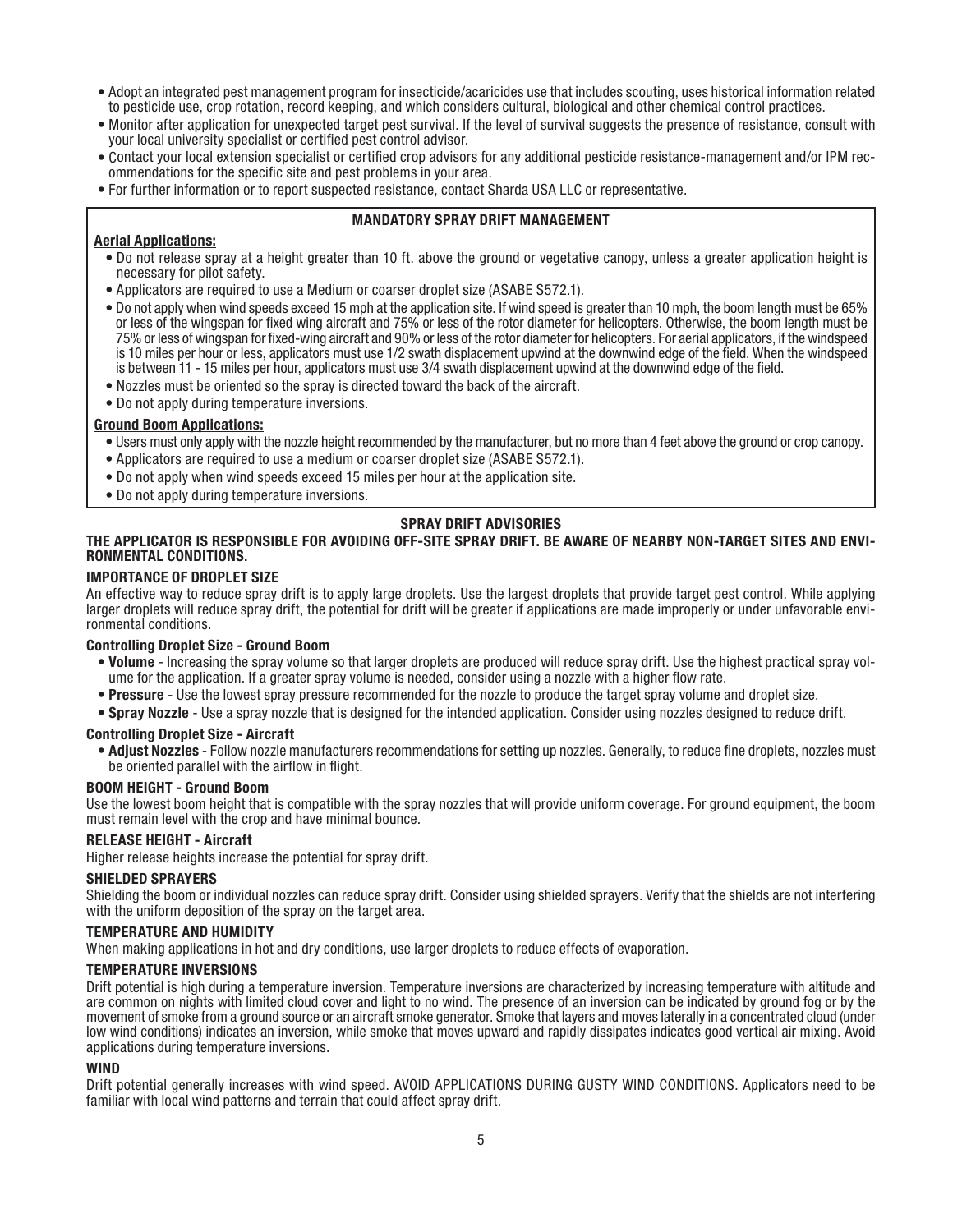#### APPLICATION INSTRUCTIONS

Ground Application<br>Select spray nozzles which will provide accurate and uniform spray deposition. Use spray nozzles which provide medium-sized droplets and reduce drift. To help ensure accuracy, calibrate sprayer before each use. For information on spray equipment and calibration, consult nozzle manufacturers and/or State Extension Service specialists.

Apply **Hub WDG** using sufficient water volume to provide thorough and uniform coverage. In situations where a dense canopy exists and/<br>or pest pressure is high, use greater water volumes. The use of a spray adiuvant may im make applications under conditions where uniform coverage cannot be obtained or where excessive spray drift may occur.

Aerial Application<br>Apply Hub WDG in water, using a minimum spray volume of 3 gals, per acre. Increase spray volume where practical to improve coverage. Avoid making application under conditions where uniform coverage cannot be obtained or where excessive spray drift may occur.

#### MIXING PROCEDURES

Prepare no more spray mixture than is needed for the immediate operation. Thoroughly clean spray equipment before using this product.<br>Vigorous agitation is necessary for proper dispersal of the product. Maintain maximum ag let the spray mixture stand overnight in the spray tank. Flush the spray equipment thoroughly following each use and apply the rinsate to a previously treated area. Keep product container tightly closed when not in use.

#### Hub WDG Alone

Add 1/2 of the required amount of water to the mix tank. With the agitator running, add the desired amount of **Hub WDG** to the tank. Continue agitation while adding the remainder of the water. Begin application of the solution after Hub WDG has completely dispersed into the mix water. Maintain agitation until all of the mixture has been applied.<br>It is the pesticide user's responsibility to ensure that all products are registered for the intended use. Read and follow the applicable restric-

tions and limitations and directions for use on all product labels involved in tank mixing. Users must follow the most restrictive directions for use and product labels involved in tank mixing. Users must follow the most r

#### Hub WDG + Tank Mixtures

Add 1/2 of the required amount of water to the mix tank. Start the agitator running before adding any tank mix partners. Add tank mix partners in this order: products packaged in water-soluble packaging, wettable powders, wettable granules (dry flowables) such as **Hub WDG**. liquid flowables, liquids, emulsifiable concentrates, and surfactants/adjuvants. Always allow each tank mix partner to become fully dispersed before adding the next product. Provide sufficient agitation while adding the remainder of the water. Maintain agitation until all of the mixture has been applied.<br>Important: When using Hub WDG in tank mixtures, add all products in water-soluble packaging to the tank before any other tank mix part-

ner, including Hub WDG. Allow the water-soluble packaging to completely dissolve and the product(s) to completely disperse before adding any other tank mix partner to the tank.

If using Hub WDG in a tank mixture, observe all directions for use, crop/sites, use rates, dilution ratios, precautions, and limitations, which appear on the tank mix product label. Do not exceed any label dosage rate, and follow the most restrictive label precautions and limitations. Do not mix this product with any product which prohibits such mixing. Tank mixtures or other applications of products referenced on this label are permitted only in those states in which the referenced products are labeled.

#### **Compatibility**

Hub WDG is compatible with most commonly used pesticides, crop oils, adjuvants, and nutritional sprays. However, since it is not possible to test all possible mixtures, the user must pre-test to assure the physical compatibility and lack of phytotoxic effect of any proposed mixtures with Hub WDG. To determine the physical compatibility of Hub WDG with other products, use a jar test, as described below.

Using a quart jar, add the proportionate amounts of the products to 1 qt. of water. Add wettable powders and water-dispersible granular<br>products first, then liquid flowables, and emulsifiable concentrates last. After thoro bination remains mixed or can be remixed readily, it is physically compatible. Once compatibility has been proven, use the same procedure for adding required ingredients to the spray tank.

The crop safety of all potential tank mixes on all crops has not been tested. Confirm the safety to the target crop before applying any tank mixture not specified on this label.

#### ROTATIONAL RESTRICTIONS

Treated areas may be replanted immediately following harvest, or as soon as practical following the last application, with any crop listed on this label or to barley, Brassica (cole) vegetables, canola, corn, cucurbit, fruiting vegetables, leafy vegetables, legume vegetables, mint (peppermint and spearmint), oilseed crops (black mustard seed, borage seed, crambe seed, field mustard seed, flax seed, Indian mustard seed, Indian rapeseed, rapeseed, safflower seed), root vegetables (except sugarbeet), sorghum, strawberry, sunflower, tobacco, tuberous<br>and corm vegetables, and wheat. Any cover crop planted for erosion control or soil imp lowing the last application. However, the cover crop may not be grazed or harvested for food or feed. For all other crops, a 120-day plant-<br>back interval must be observed.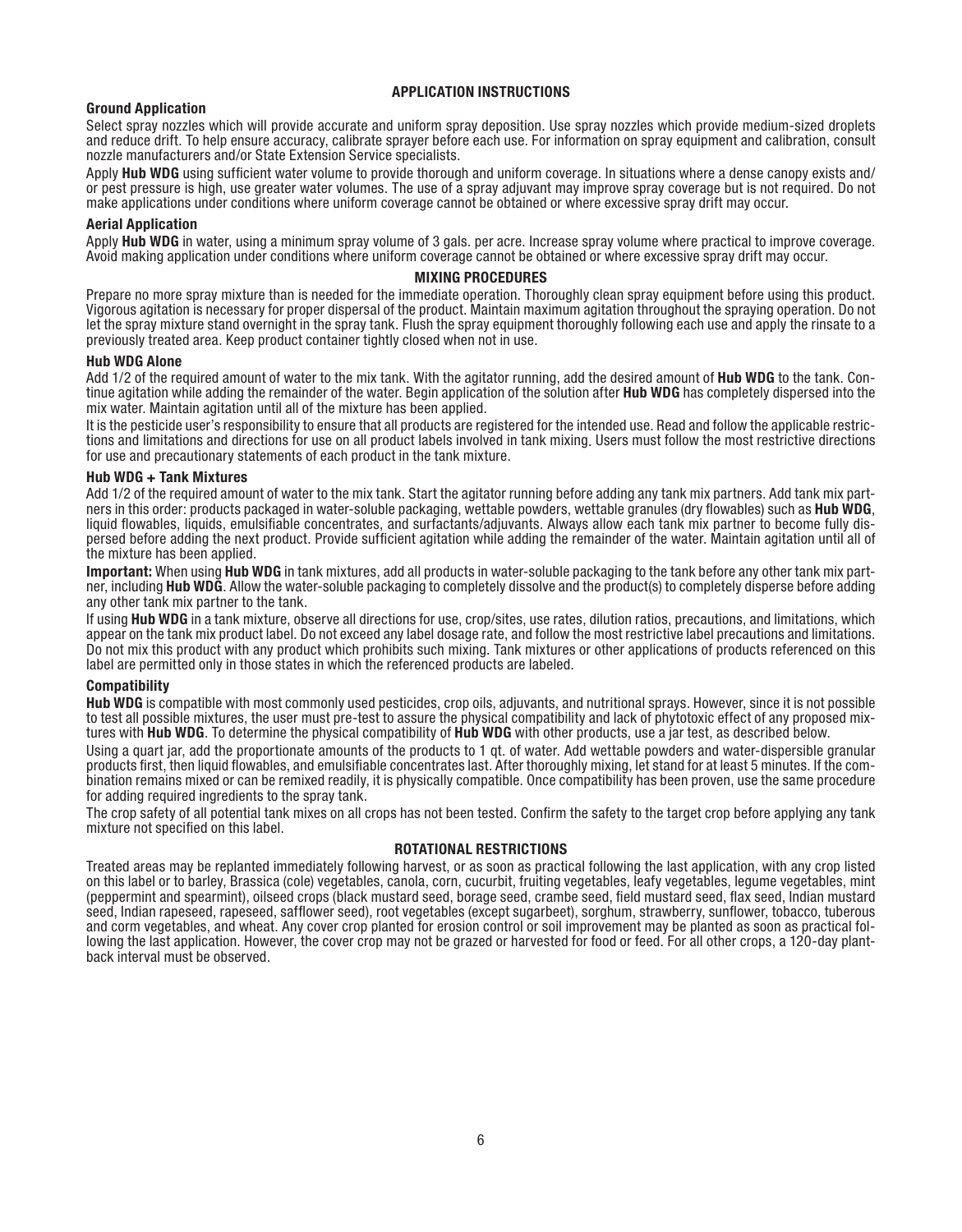#### CROP USE DIRECTIONS

#### Cotton

| Pest                                                                                                                                                              | Rate per Acre per<br>Application (Oz.) | <b>Application Directions</b>                                                                                              |
|-------------------------------------------------------------------------------------------------------------------------------------------------------------------|----------------------------------------|----------------------------------------------------------------------------------------------------------------------------|
| Aphids                                                                                                                                                            | $1.25 - 2.5$                           | For best results, the low rate should not be used after<br>first bloom or on rapidly increasing populations.               |
| Clouded Plant Bug<br><b>Cotton Fleahopper</b><br>Tarnished Plant Bug (Lygus lineolaris)                                                                           | $1.25 - 2.5$                           | Control may require the use of 2 applications made at  <br>a 5 - 10 day interval.                                          |
| Brown Stink Bug (Suppression Only)<br>Green Stink Bug<br>Lygus Bug (Lygus Hesperus) (Suppression Only)<br>Southern Green Stink Bug<br><b>Thrips</b><br>Whiteflies | $2 - 2.5$                              | Stink Bugs, Thrips, and Whiteflies: Control may re-<br>quire the use of 2 applications made at a $5 - 10$ day<br>interval. |

Make application before pests reach damaging levels. Scout fields and treat again if populations rebuild to potentially damaging levels. Make application at higher rates within the specified rate range for heavy infestations. Use sufficient water volume to ensure thorough coverage of foliage.

#### Restrictions:

- Do not apply more than 5 oz. (0.125 lb. a.i.) of Hub WDG per acre per year.
- Do not make application of this product within 45 days of planting if cottonseeds were treated with a neonicotinoid product.
- Pre-Harvest Interval (PHI): 21 days
- Minimum Interval Between Applications: 5 days
- Do not use less than 10 gallons of water per acre for ground applications and 3 gallons of water per acre for aerial applications.

#### Soybean\*

| Pest                                                                                                             | Rate per Acre per<br>Application (Oz.) | <b>Application Directions</b>                                                                        |
|------------------------------------------------------------------------------------------------------------------|----------------------------------------|------------------------------------------------------------------------------------------------------|
| Aphids                                                                                                           | $1.5 - 2$                              |                                                                                                      |
| Brown Stink Bug (Suppression Only)<br>Green Stink Bug<br><b>Red Banded Stink Bug</b><br>Southern Green Stink Bug | $2 - 2.5$                              | <b>Stink Bugs:</b> Control may require the use of 2 applica-<br>tions made at a 7 - 10 day interval. |

Make application before pests reach damaging levels. Scout fields and treat again if populations rebuild to potentially damaging levels. Make application at higher rates within the specified rate range for heavy infestations. Use sufficient water volume to ensure thorough coverage of foliage.

#### Restrictions:

- Do not apply more than 5 oz. (0.125 lb. a.i.) of Hub WDG per acre per year.
- Pre-Harvest Interval (PHI): 21 Days
- Minimum Interval Between Applications: 7 days
- Do not use less than 10 gallons of water per acre for ground applications and 3 gallons of water per acre for aerial applications.
- Do not allow livestock to graze in treated areas or harvest treated soybean forage, straw or hay as feed for meat or dairy animals. Do not feed treated soybean fodder or silage to meat or dairy animals.

\*Not for use in California.

### Tree Nuts (including Pistachio)

| Crop                                                                                                                                                                                                 | Pest                                                                                                                                                                                        | Rate per Acre per<br>Application (Oz.) | Application<br><b>Directions</b>                                                                                                                                                       |
|------------------------------------------------------------------------------------------------------------------------------------------------------------------------------------------------------|---------------------------------------------------------------------------------------------------------------------------------------------------------------------------------------------|----------------------------------------|----------------------------------------------------------------------------------------------------------------------------------------------------------------------------------------|
| Almond*, Beech Nut, Brazil<br>Nut. Butternut. Cashew.<br>Chestnut, Chinguapin.<br>Filbert (Hazelnut), Hickory<br>Nut. Macadamia Nut (Bush)<br>Nut), Pecan, Pistachio.<br>Walnut (Black), and English | <b>Blackmargined Aphid</b><br>Lygus Bug (Lygus Hesperus) (Suppression Only)<br>Pecan <i>phylloxera</i><br><b>Red Shoulder Stink Bug</b><br><b>Walnut Aphid</b><br><b>Yellow Pecan Aphid</b> | $2 - 2.5$                              | Pecan <i>phylloxera</i> : Make<br>application after egg<br>hatch, before nymphs<br>are in galls. This usually<br>occurs after bud break<br>when $1" - 2"$ of new<br>arowth is present. |
| Walnut (Persian)                                                                                                                                                                                     | <b>Black Pecan Aphid</b>                                                                                                                                                                    | 2.5                                    |                                                                                                                                                                                        |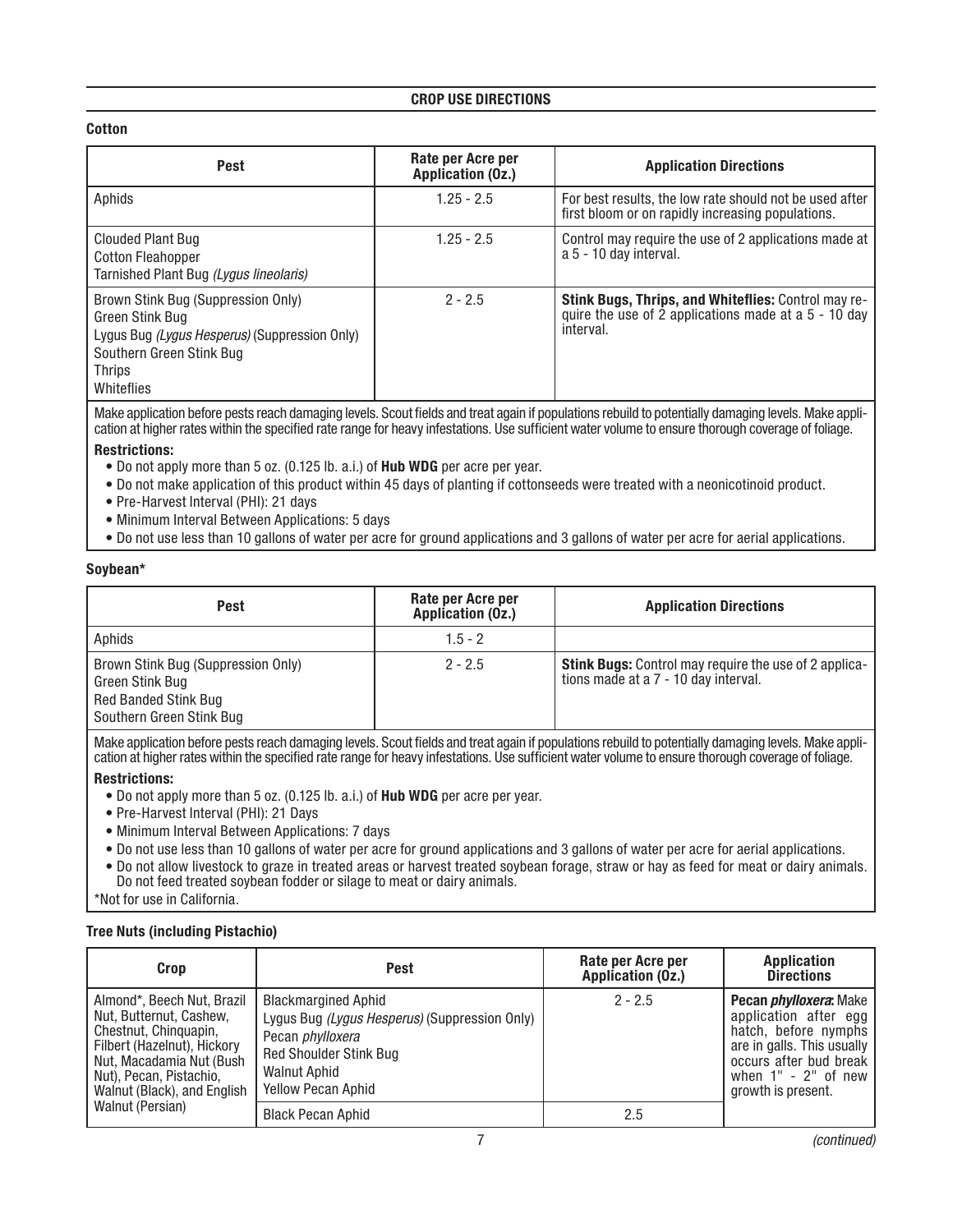#### Tree Nuts (including Pistachio) *(continued)*

Apply before pests reach damaging levels. Scout fields and treat again if populations rebuild to potentially damaging levels. Use sufficient water volume to ensure thorough coverage of foliage.

#### Restrictions:

呼

- Do not apply more than 5 oz. (0.125 lb. a.i.) of Hub WDG per acre per year.
- Pre-Harvest Interval (PHI): 14 days
- Minimum Interval Between Applications: 7 days

• Do not use less than 50 gallons of water per acre for ground applications and 20 gallons of water per acre for aerial applications.

\*Not for use in California.

#### Pollinator Precautions:

Hub WDG is highly toxic to bees exposed to direct treatment or residues on blooming crops. Do not apply during pre-bloom or during bloom when bees are foraging. Do not apply Hub WDG or allow it to drift to blooming crops if bees are foraging in/or adiacent to the treatment area. This is especially critical if there are adiacent orchards that are blooming. After a Hub WDG appli-

cation, wait at least 5 days before placing beehives in the treated field. If bees are foraging in the ground cover and it contains any blooming plants or weeds, always remove flowers before making an application. This may be accomplished by mowing, disking, mulching, flailing, or applying a labeled herbicide. Consult with your local Cooperative Extension Service or State agency responsible for regulating pesticide use for additional pollinator safety practices.

## STORAGE AND DISPOSAL

Do not contaminate water, foodstuffs, feed or seed by storage or disposal.

PESTICIDE STORAGE: Store in a cool, dry place.<br>PESTICIDE DISPOSAL: Pesticide wastes are toxic. Improper disposal of unused pesticide, spray mixture, or rinse water is a violation of Federal law. If these wastes cannot be used according to label instructions, contact your State Pesticide or Environmental Control Agency. or the Hazardous Waste representative at the nearest EPA Regional Office for guidance in proper disposal methods.

#### CONTAINER HANDLING:

Nonrefillable Container (50 pounds or less): Nonrefillable container. Do not reuse or refill this container. Triple rinse container (or equivalent) promptly after emptying. Triple rinse as follows: Empty the remaining contents into application equipment or a mix tank and drain for 10 seconds after the flow begins to drip. Fill the container 1/4 full with water and recap. Shake for 10 seconds. Pour rinsate into application equipment or a mix tank or store rinsate for later use or disposal. Drain for 10 seconds after the flow begins to drip. Repeat this procedure two more times. Pressure rinse as follows: Empty the remaining contents into application equipment or a mix tank and continue to drain for 10 seconds after the flow begins to drip. Hold container upside down over application equipment or mix tank or collect rinsate for later use<br>or disposal. Insert pressure rinsing nozzle in the side of the container, and rin after the flow begins to drip. Then offer for recycling, if available, or reconditioning, if appropriate, or puncture and dispose of in a sanitary landfill, or by incineration, or by other procedures approved by State and local authorities.

#### CONTAINER IS NOT SAFE FOR FOOD, FEED, OR DRINKING WATER!

#### CONDITIONS OF SALE AND LIMITATION OF WARRANTY AND LIABILITY

NOTICE: Read the entire Directions for Use and Conditions of Sale and Limitation of Warranty and Liability before buying or using this product. If the terms are not acceptable, return the product at once, unopened, and the purchase price will be refunded.

The Directions for Use of this product must be followed carefully. It is impossible to eliminate all risks inherently associated with the use of this<br>product. Ineffectiveness or other unintended consequences may result bec ence of other materials or other influencing factors in the use of the product, which are beyond the control of Sharda USA LLC or Seller. To the<br>extent consistent with applicable law, all such risks shall be assumed by Buy and Seller harmless for any claims relating to such factors.

Sharda USA LLC warrants that this product conforms to the chemical description on the label and is reasonably fit for the purposes stated<br>in the Directions for Use, subject to the inherent risks referred to above, when use tions. This warranty does not extend to the use of this product contrary to label instructions, or under conditions not reasonably foreseeable<br>to or beyond the control of Seller or Sharda USA LLC and Buyer and User assume applicable law, SHARDA USA LLC MAKES NO WARRANTIES OF MERCHANTABILITY OR OF FITNESS FOR A PARTICULAR PURPOSE NOR ANY OTHER EXPRESS OR IMPLIED WARRANTY EXCEPT AS STATED ABOVE.

To the extent consistent with applicable law, neither Sharda USA LLC nor Seller shall be liable for any incidental, consequential or special damages resulting from the use or handling of this product. TO THE EXTENT CONSISTENT WITH APPLICABLE LAW, THE EXCLUSIVE REMEDY OF THE USER OR BUYER, AND THE EXCLUSIVE LIABILITY OF SHARDA USA LLC AND SELLER FOR ANY AND ALL CLAIMS, LOSSES, INJURIES OR DAMAGES (INCLUDING CLAIMS BASED ON BREACH OF WARRANTY, CONTRACT, NEGLIGENCE, TORT, STRICT LIABILITY OR OTHERWISE) RESULTING FROM THE USE OR HANDLING OF THIS PRODUCT, SHALL BE THE RETURN OF THE PURCHASE PRICE OF THE PRODUCT OR, AT THE ELECTION OF SHARDA USA LLC OR SELLER, THE REPLACEMENT OF THE PRODUCT.<br>Sharda USA LLC and Seller offer this product, and Buver and User accept it, subject to the foregoing Conditions of Sale

ranty and Liability, which may not be modified except by written agreement signed by a duly authorized representative of Sharda USA LLC. All trademarks are the property of their respective owners.